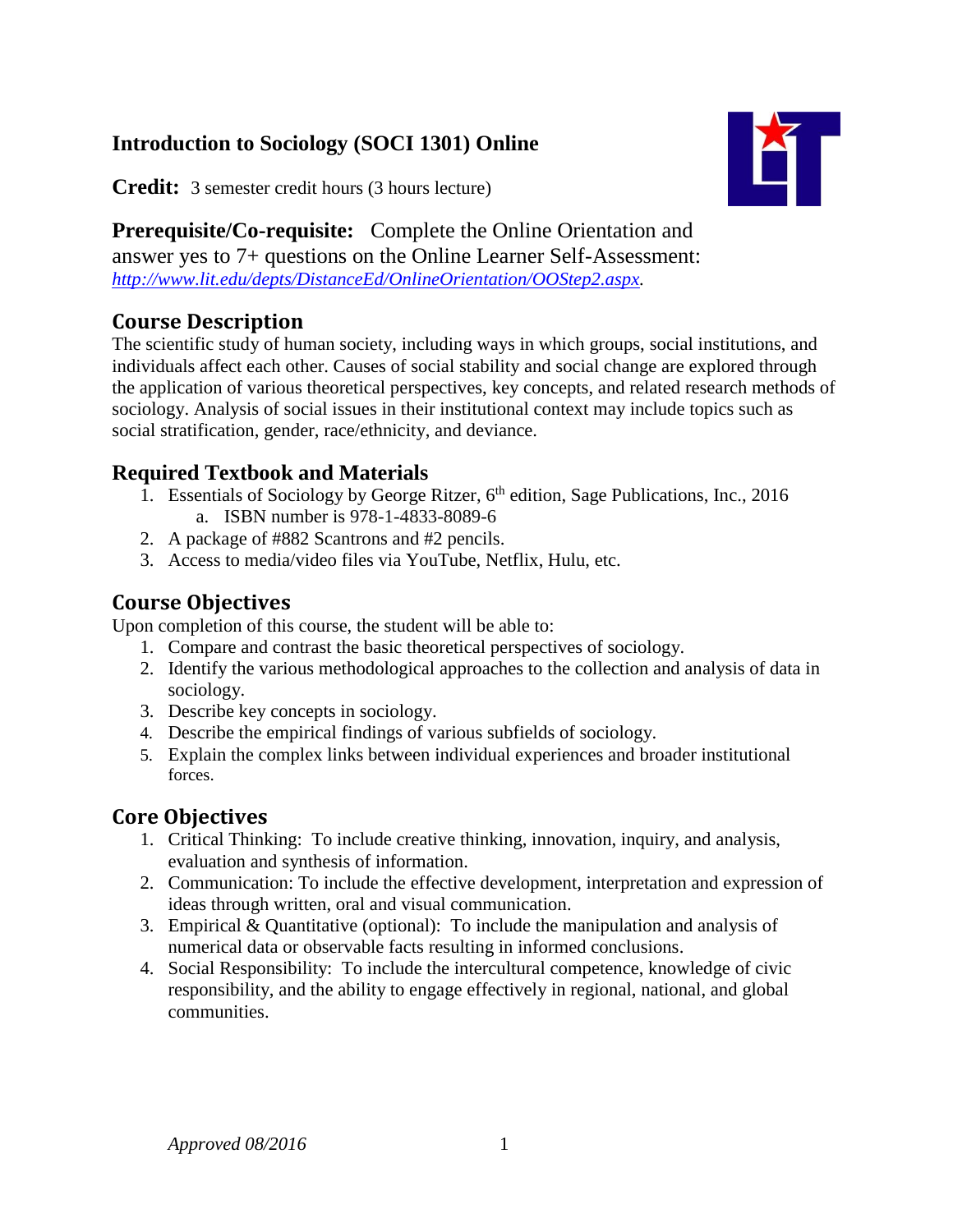#### **SOCI 1301**

Course Syllabi

#### **Course Outline**

- I. Welcome to Sociology
	- a. Overview of Materials
	- b. Definitions and objectives
	- c. Discussion of Term Projects
		- i. Participant Observation or Community Resource Interview
			- 1. Participant Observation (one of 6 research methods in sociology); sociologist is both a participant and observer in the study
			- 2. Community Resource Review, another research method, in which the sociologist interviews a respondent about an unusual or deviant lifestyle
		- ii. Community Service Project. Student volunteers in community service organization (10 hrs.); or student may work in special events for community-based group, such as "walk-a-thons," races, food, clothing, toys for needy in area
- II. An Introduction to Sociology In The Global Age
	- a. The Sociological Perspective or Imagination
		- i. The Changing Nature of the Social World and Sociology.
		- ii. Thinking about and researching the Social World classical sociological theory, theorist, and sociological research.
			- 1. Culture Material and Nonmaterial
			- 2. Socialization and Interaction The process of learning to be human
			- 3. Organizations, Societies, and The Global Domain Groups in Society
	- III. Social Groups and Social Problems in Society
		- a. Deviance and Crime Shifting Definitions of Deviance.
		- b. Social Stratification in the United States and Globally Rankings of Property, Power and Prestige
		- c. Race and Ethnicity Recognizing Racism in Society
		- d. Gender and Sexuality Gender Diversity, Femininities and Masculinities, Sexuality
	- IV. Social Institutions
		- a. Families
		- b. Education and Religion
		- c. Politics and the Economy
		- d. The Body, Medicine, Health and Health Care
		- e. Population, Urbanization, and The Environment
	- V. Social Change, Social Movements, and Collective Actions

### **Grade Scale**

| $90 - 100$ |              |
|------------|--------------|
| $80 - 89$  | B            |
| $70 - 79$  | C            |
| $60 - 69$  | $\mathbf{D}$ |
| $0 - 59$   | F            |

*Approved 08/2016* 2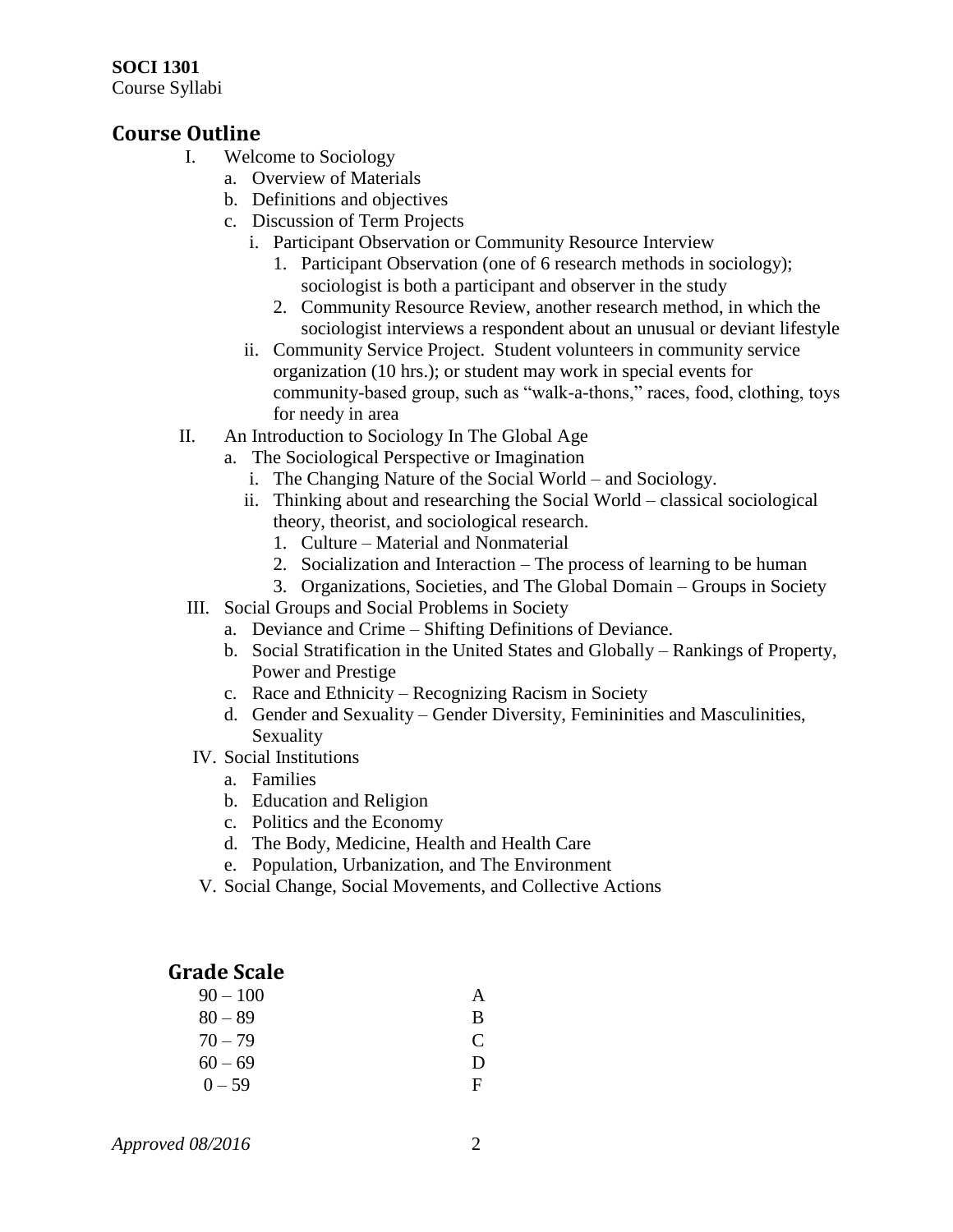#### **SOCI 1301**

Course Syllabi

### **Course Evaluation**

Final grades will be calculated according to the following criteria:

| 1. Tests                      | 30% |
|-------------------------------|-----|
| 2. Research Paper             | 25% |
| 3. Critical Thinking Analysis | 20% |
| 4. Common Assignment          | 15% |
| 5. Participation/Attendance   | 10% |

### **Course Policies**

- 1. No food, drinks, or use of tobacco products in class.
- 2. Cell phones, pagers, earbuds, and other electronic devices must be turned off placed at the lowest possible noise level (silenced) while in class.
- 3. Earbuds, headphones, beats should not be worn in class.
- 4. Children are not allowed in class.
- 5. If you wish to drop a course, the student is responsible for initiating and completing the drop process. If you stop coming to class and fail to drop the course, you will earn an 'F' in the course.
- 6. No late work. In the case of a documentable emergency beyond the student's control, make-up work may be accepted solely at the instructor's discretion.
- 7. Attendance policy Student may miss up to 6 class periods. More than six absences may cause a student to fail the course. If a student is tardy to class or departs early three (3) times it will be equal to one (1) absence.
- 8. Additional class policies as defined by the individual course instructor and can be found in the course syllabus addendum according to section.

### **Technical Requirements (for courses using Blackboard)**

The latest technical requirements, including hardware, compatible browsers, operating systems, software, Java, etc. can be found online at: [https://help.blackboard.com/en](https://help.blackboard.com/en-us/Learn/9.1_2014_04/Student/015_Browser_Support/015_Browser_Support_Policy)[us/Learn/9.1\\_2014\\_04/Student/015\\_Browser\\_Support/015\\_Browser\\_Support\\_Policy](https://help.blackboard.com/en-us/Learn/9.1_2014_04/Student/015_Browser_Support/015_Browser_Support_Policy) A functional broadband internet connection, such as DSL, cable, or Wi-Fi is necessary to maximize the use of the online technology and resources.

### **Disabilities Statement**

The Americans with Disabilities Act of 1992 and Section 504 of the Rehabilitation Act of 1973 are federal anti-discrimination statutes that provide comprehensive civil rights for persons with disabilities. Among other things, these statutes require that all students with documented disabilities be guaranteed a learning environment that provides for reasonable accommodations for their disabilities. If you believe you have a disability requiring an accommodation, please contact the Special Populations Coordinator at (409) 880-1737 or visit the online resource:

<http://www.lit.edu/depts/stuserv/special/defaults.aspx>

### **Student Code of Conduct Statement**

It is the responsibility of all registered Lamar Institute of Technology students to access, read, understand and abide by all published policies, regulations, and procedures listed in